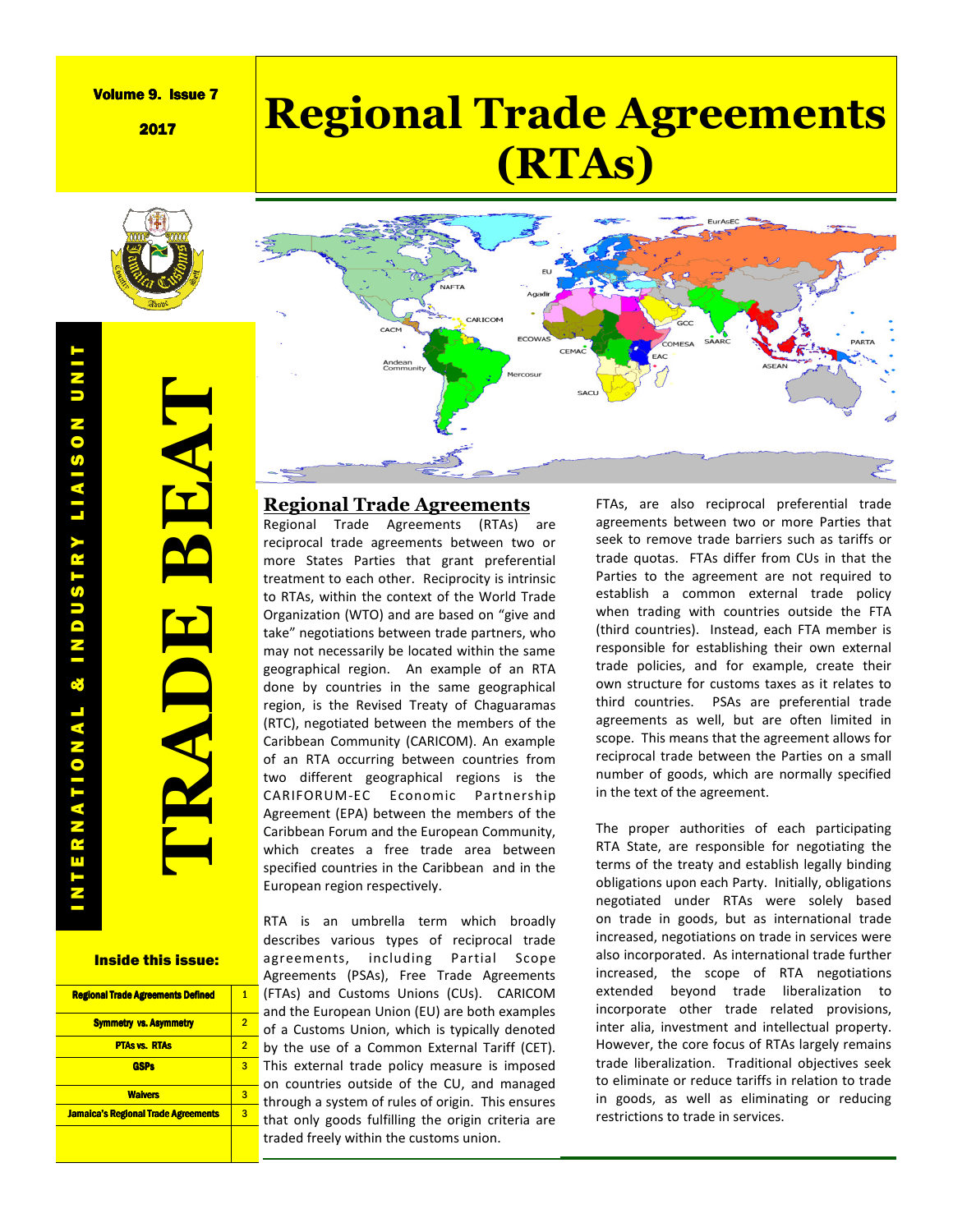## **Regional Trade Agreements (RT**



- RTAs are Agreements on Trade;
- RTAs establish a preferential trade regime;
- RTAs are Reciprocal;
- RTAs do not always have full coverage of products originating in the Parties; and
- Not all trade between the Parties is covered under the preferential regime.



#### **SYMME TRY VS. ASY MME TRY**

RTAs may be described as symmetrical when the preferences granted by each Party are equivalent, with one Party giving as much concessions as the other. Symmetry can be observed within the RTC, where immediate trade liberalization was granted upon trade in goods meeting the origin criteria in CARICOM.

Asymmetrical trade however, describes when one Party agrees to give substantially more concessions to the other Party, or liberalizes their trade over a shorter transition period than the other Party. Asymmetry is often observed in RTAs, where the level of economic development of the Parties differs considerably, as in the case of the CARIFORUM-EC EPA. In this particular RTA, more trade concessions are granted by the EC to the CARIFORUM States than that which is granted by the CARIFORUM states to the EC.

For example, more items can enter the EC duty-free from CARIFORUM, than the number of items that can enter CARIFORUM duty-free from the EC. Additionally, trade liberalization occurred immediately for the EC parties, i.e. once not excluded from the FTA, all goods from CARIFORUM were immediately zero rated and can enter the EC duty-free, whereas a trade liberalization schedule was negotiated for EC exports to the CARIFORUM States. This arrangement allows for the gradual reduction of tariffs or duty rates over a specified time period, until total trade liberalization is accomplished, i.e. items placed on the trade liberalization schedule will see duty rates gradually reduced over a specified time, until the item is zero-rated, and can be imported duty-free from the EC to the CARIFORUM States.

### **WHAT ARE PREFEREN TIAL TRADE AGREEMENTS (PTAS)?**

As described by the WTO, PTAs are unilateral decisions taken by a Party (usually a developed country) to unilaterally accord preferential treatment to one or more other Parties (usually developing countries, including least developed countries - LDCs) in terms of trade. Simply put, a developed country may choose to accept importation of goods from a developing country on a duty-free basis, without the expectation or desire for that treatment to be reciprocated.



#### **PTAS VS. RTAS**

PTAs differ from RTAs in that they are not reciprocal. However, both regimes are preferential and are subject to different legal requirements and different procedures. PTAs refer to the preferential treatment that is granted unilaterally by one Party (usually a developed country) to certain products of another Party (usually developing countries or LDCs), rather than the reciprocal preferential arrangement that is a feature of an RTA. The Generalized System of Preference (GSP) is an example of a PTA regime, and is a trade policy measure often used by developing countries to gain more favourable market access for their exports to developed countries. The Caribbean Basin Initiative, is one such PTA, between the USA and the countries of the Caribbean Basin, which are defined in the regime.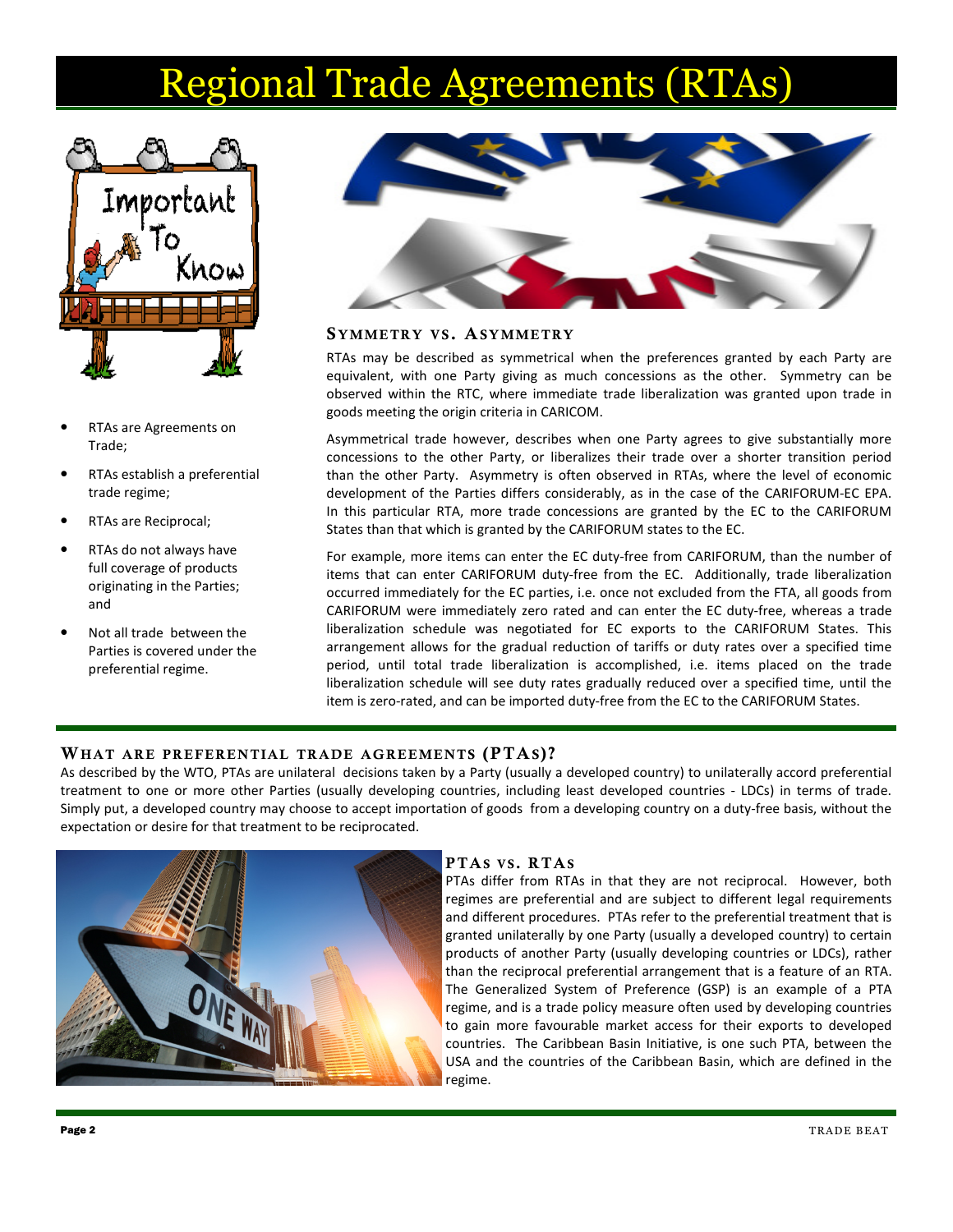## Regional Trade Agreements (RTAs)

### **GENERALISE D SYSTE M OF PREFERENCES (GSPS)**

GSPs give developing countries a margin of preference in the tariff rates that their goods face in the markets of developed countries, thereby increasing their competitiveness in international trade. Proposed by the United Nations Conference on Trade and Development (UNCTAD) in 1968, GSPs entered into force in 1971.



This resulted in several developed countries taking unilateral actions, allowing preferential access to their markets by developing countries and LDCs. Under the WTO, the legal basis for GSPs is the enabling clause, which was adopted under the General Agreement on Tariffs and Trade (GATT) in 1979. The enabling clause allows developed members of the WTO to give differential and more favourable treatment to developing country members, which is facilitated through the granting of a waiver. Developed members take unilateral decisions in determining which countries and which products are included in their preference granting schemes.



#### **WAIVERS**

Waivers are the permission granted by the WTO, allowing Members to deviate from their normal commitments to the Organization. Under a waiver, a Member does not have to comply with the main WTO rules, and is allowed to go beyond the legal provisions explicitly stated in the WTO agreements. These actions are typically taken in favour of LDCs and developing country members, and may be granted individually or collectively. Waivers are not indefinite and therefore have time limits, which can only be extended through application and justification, which would have to be subsequently approved by the WTO. A current example of a WTO waiver, is the one activated between CARICOM and Canada which secures trade preferences for CARICOM exports destined for Canada, under the Caribbean-Canada (CARIBCAN) Trade Agreement. The CARIBCAN expired in December 2013, with the latest application for extension being granted through to December 2023. This waiver is a temporary trade policy measure that should be in effect until a new FTA between the Parties is established.

| Name of Agreement                                                                                           | <b>Trading Arrangement</b>                                        |
|-------------------------------------------------------------------------------------------------------------|-------------------------------------------------------------------|
| The Caribbean Forum (CARIFORUM) -<br><b>European Community (EC) Economic</b><br>Partnership Agreement (EPA) | Reciprocal preferential market access between<br>both Parties     |
| The Revised Treaty of Chaguaramas between<br><b>Members of the Caribbean Community</b><br>(CARICOM)         | Reciprocal preferential market access<br>between the Parties      |
| <b>CARICOM/COLOMBIA</b><br><b>Agreement on Trade and Technical</b><br>Cooperation                           | Reciprocal preferential market access<br>between both Parties     |
| <b>CARICOM - Dominican Republic</b><br><b>Free Trade Agreement</b>                                          | Reciprocal preferential market access<br>between both Parties     |
| <b>CARICOM - Costa Rica</b><br><b>Free Trade Agreement</b>                                                  | Reciprocal preferential market access<br>between both Parties     |
| <b>CARICOM - CUBA</b><br><b>Trade and Economic Cooperation</b><br>Agreement                                 | Reciprocal preferential market access<br>between both Parties     |
| <b>CARICOM - VENEZUELA</b><br><b>Trade and Investment Agreement</b>                                         | Non-Reciprocal preferential market access to<br>Venezuela.        |
| *Petro Caribe Agreement                                                                                     | *Market access of certain petroleum products to<br><b>CARICOM</b> |
| The Caribbean-Canada<br>Trade Agreement (CARIBCAN)                                                          | Non-reciprocal preferential market access to<br>Canada            |
| The Caribbean Basin Initiative (CBI)                                                                        | Non-reciprocal preferential market access to the<br>USA           |

**Regional Trading Arrangements that Jamaica is a Party**